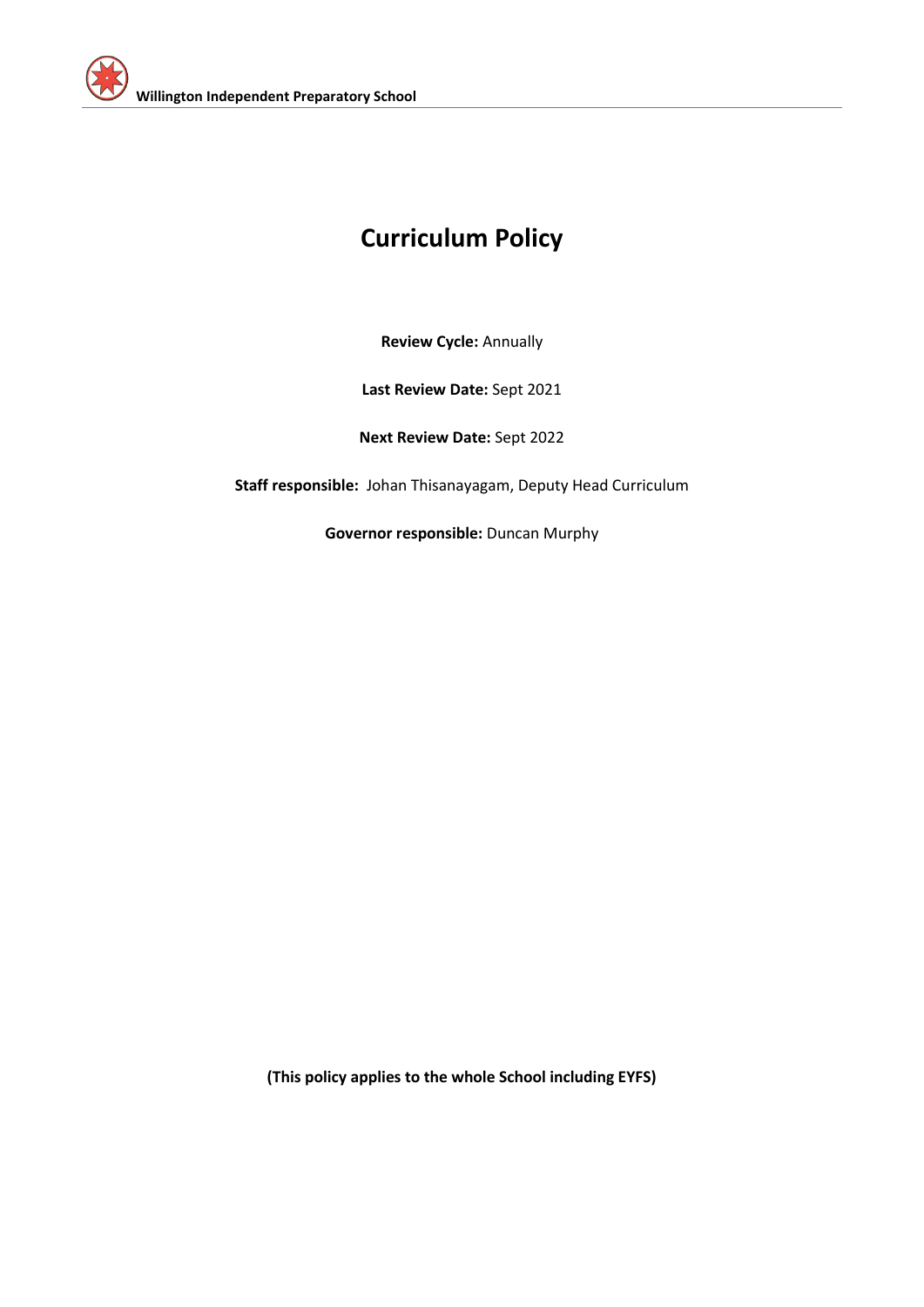#### **Introduction and Values**

The curriculum is all the planned activities that we organise in order to promote learning, personal growth and development. It includes not only the formal requirements of the National Curriculum, but also the range of extra-curricular activities that the school organises in order to enrich the experiences of the children at Willington School. It also includes the 'hidden curriculum', or what the children learn from the way they are treated and expected to behave. We aim to teach children how to grow into positive, responsible people, who can work and cooperate with others while developing knowledge and skills, so that they achieve their true potential.

Our school curriculum at Willington Prep, Wimbledon is underpinned by the values that we hold dear - Kindness, Respect, Humility and Honesty. The curriculum is the means by which the school achieves its objective of educating children in the knowledge, skills and understanding that they need in order to lead fulfilling lives (School Motto - non scholae sed vitae discimus - *we learn, not just for school, but for life*).

Willington Prep, Wimbledon is in full agreement with the statement of aims included in the introduction to The National Curriculum Handbook for Primary Teachers in England. These are the main aims of our school, upon which we have based our curriculum:

- We value the way in which all children are unique, and our curriculum promotes respect for the views of each individual child, as well as for people of all cultures.
- We value the spiritual and moral development of each pupil as well as their intellectual and physical growth.
- We value the importance of each person in our community.
- We organise our curriculum so that we promote cooperation and understanding between all members of our community.
- We value the rights enjoyed by each person in our society.
- We respect each child in our school for who they are, and we treat them with fairness and honesty.
- We aim to enable each person to be successful and we provide equal opportunities for all the children in our school.
- We value our environment and we aim, through our curriculum, to teach respect for our world and how we should care for it for future generations as well as our own.

#### **Aims and Objectives**

The National Curriculum provides pupils with an introduction to the essential knowledge that they need to be educated citizens. It introduces pupils to the best that has been thought and said and helps engender an appreciation of human creativity and achievement.

The National Curriculum is just one element in the education of every child. There is time and space in the school day and in each week, term and year to extend beyond the National Curriculum specifications. The National Curriculum provides an outline of core knowledge around which teachers can develop exciting and stimulating lessons to promote the development of pupils' knowledge, understanding and skills as part of the wider school curriculum.

The aims of our school curriculum at Willington Prep, Wimbledon are to enable children to:

- Feel safe and valued as part of a caring community that celebrates success.
- Be independent thinkers/learners who are able to seek solutions creatively and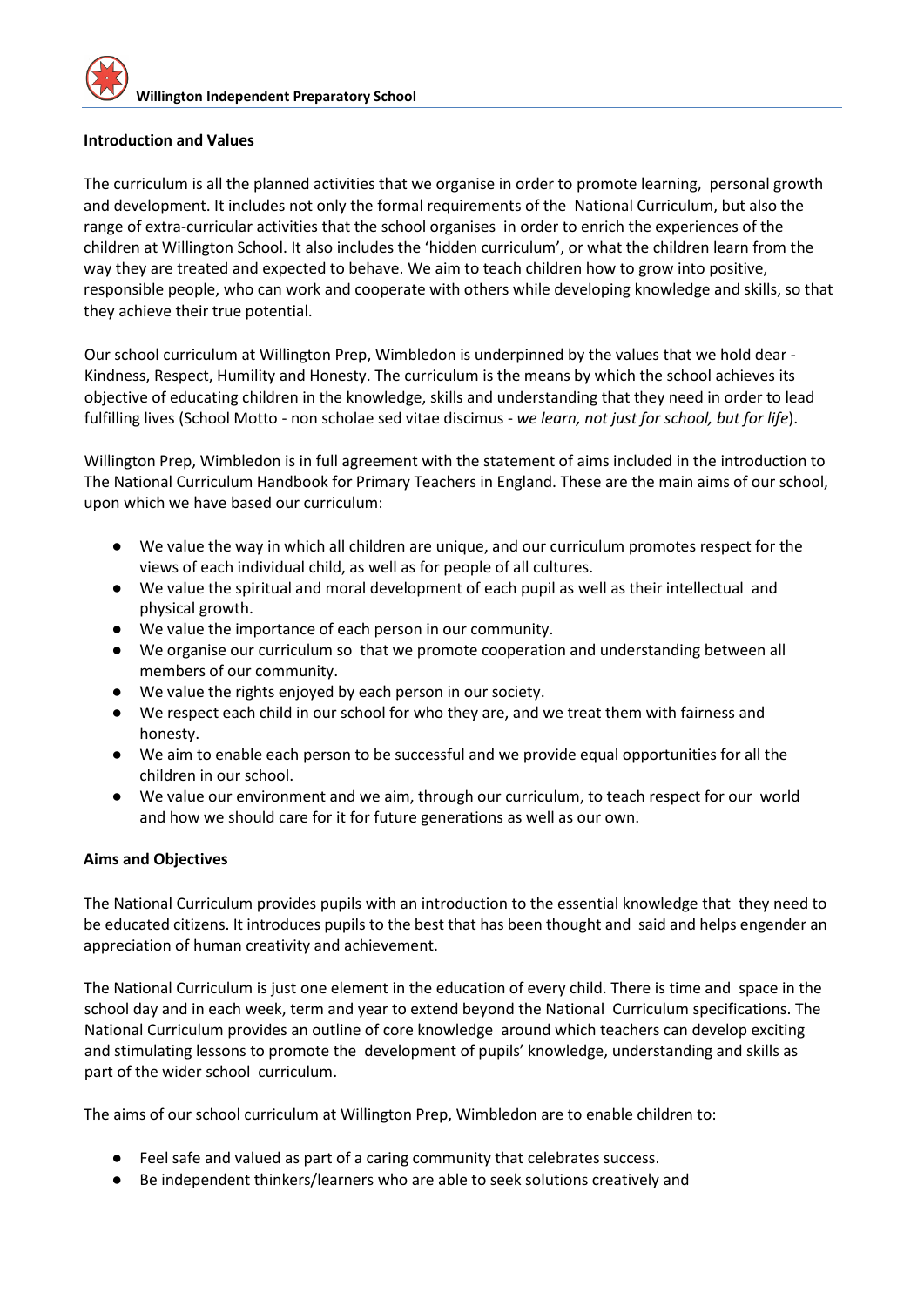cooperatively.

- Develop an enquiring mind and be able to ask questions.
- Be confident enough to take risks in their learning.
- Experience and actively participate in a relevant, enjoyable curriculum that evolves to meet the needs of all.
- Be able to listen and articulate responses showing consideration to others ⋅ Be polite and courteous.
- Be proactive in their responsibilities towards the community, society, the environment and economy, linking 'real life' with their learning.
- Understand and respect diversity.
- Be aware of and recognise their own learning needs and be involved in planning future steps.
- Develop a sense of self-esteem: be well balanced and healthy individuals.

#### **Organisation and Planning**

Our yearly curriculum overview indicates which subjects are taught to which groups of children in respective terms. Over each academic year, each child has the opportunity to experience the full range of National Curriculum subjects. Staff in year groups, and subject leaders, have pulled together areas of learning from different curriculum subjects which contain similar themes or links. This allows for a more creative and cross curricular approach to learning and encourages children to apply skills in a variety of ways.

Medium term plans and/or schemes of work are written to ensure coverage of the foundation subjects. They include learning intentions and activities with differentiation identified.

Our short-term plans are those that our teachers write on a weekly or daily basis. We use these to set out the learning intentions for each lesson and to identify what resources and activities staff will use in the lesson. All lessons focus around a clear lesson objective (LO) and this must be referred to during each lesson, which then forms part of the success criteria for the lesson.

#### **Inclusion**

Teachers set high expectations for every pupil. They plan stretching work for pupils whose attainment is significantly above the expected standard. They have an even greater obligation to plan lessons for pupils who have low levels of prior attainment or come from disadvantaged backgrounds. Teachers use appropriate assessment to set targets which are deliberately ambitious.

The curriculum in our school is designed to provide access and opportunity for all children who attend the school. If we think it necessary to adapt the curriculum to meet the needs of individual children, then we do so in consultation with the child's parents.

If a child has a special educational need or disability, our school does all it can to meet these individual needs. Our provision complies with the requirements set out in the SEND Code of Practice [2015]. In most instances, if a concern arises suggesting that a child may have special educational needs, the teacher is able to provide resources and educational opportunities which meet these needs within the normal class organisation. If it is deemed that they require extra support, either in class or separately, this is provided by our SEND team.

#### **Mixed Ability Teaching**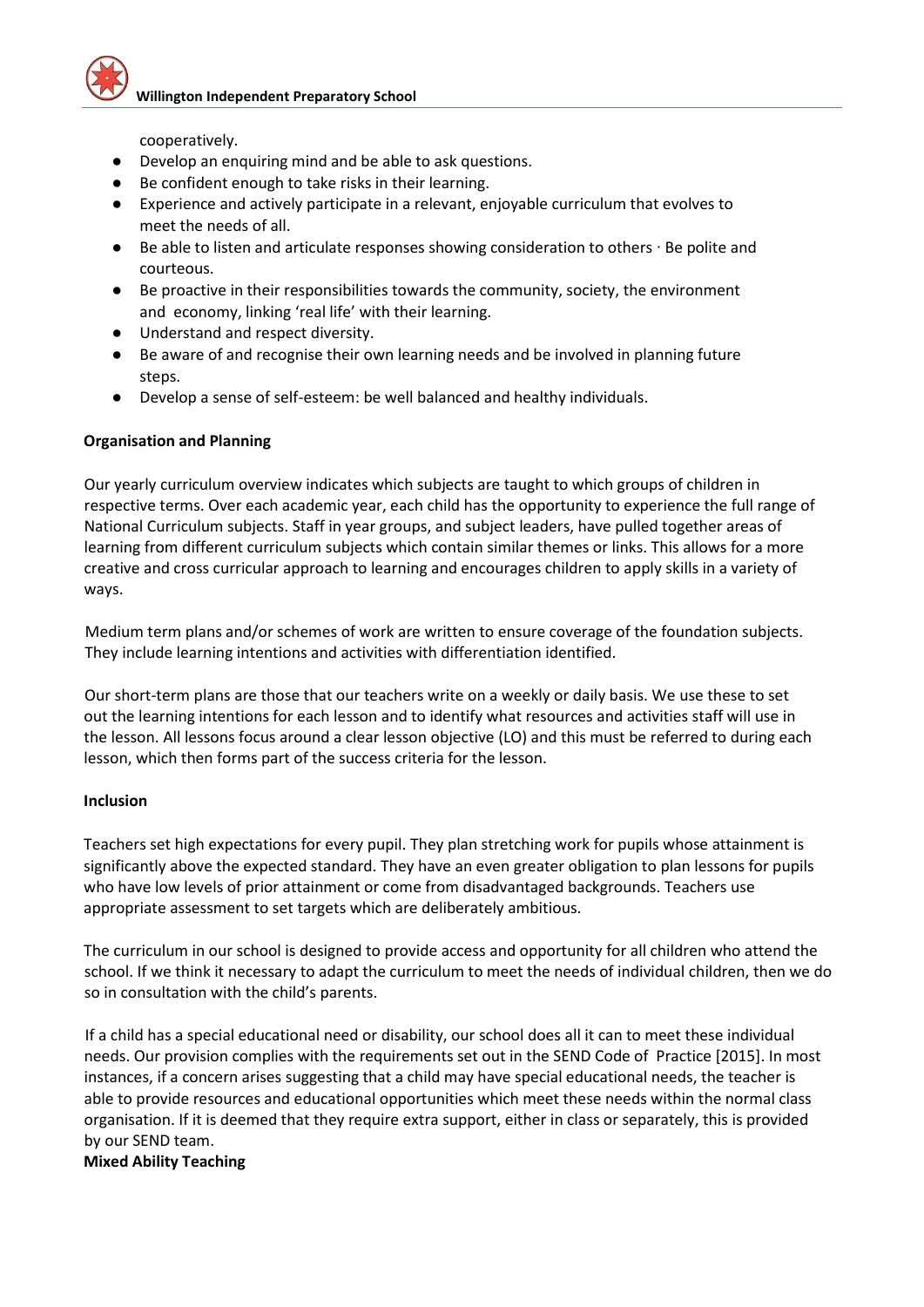We believe, in line with the latest educational research, that all classes should be taught as "mixed ability" classes. There are no sets or streams for any subject lessons. However, all teachers will appropriately differentiate in a varying ways to ensure all pupils can access the lesson information.

Classes may, on some occasions, be split into smaller groups. These groups could either be again ability or also be differentiated.

We ensure high standards of academic progress through well planned lessons, high quality teaching and enabling all pupils to access the content of each lesson. All pupils are offered the same outcomes through this method and each is stretched appropriately. The divide between the very highest achievers and the lowest is subsequently narrowed whilst maintaining the highest academic standards for all.

Teaching Assistants and the SEN department operate within both the Pre-Prep and Prep Schools. Their main focus is supporting the educational needs of every pupil in the school. There are added handwriting clubs (Penmanship) which operate through the school from Years 1-5 and are populated by invitation. Support groups or "Clinics" are available in English and Maths for pupils in Year 5 and are again accessed by invitation. The SEN department is regularly involved within the classroom setting helping to support small groups or by working one-to-one. Small group lessons and one-to-ones also take place in the SEN teaching room.

Gifted & Talented provision is provided, firstly, through the process of thoroughly tracking every pupils' achievements. Once identified, these pupils are stretched and extended in their lessons, through high quality teaching and differentiation. The scholarship programme also provides extra lessons across a range of disciplines.

#### **The Role of the Subject Co-ordinator**

The role of the subject co-ordinator is to:

- Provide a strategic lead and direction for the subject.
- Support and offer advice to colleagues on issues related to the subject.
- Monitor pupil progress in that subject area.
- Provide efficient resource management for the subject.

The school gives all teachers non-contact time, so that they can carry out the necessary duties involved with their role. It is the role of each subject leader to keep up to date with developments in their subject, at both national and local level. They review the way the subject is taught in the school and plan for improvement. This development planning links to whole-school objectives. Each subject leader reviews the curriculum plans for their subject, ensures that there is full coverage of the National Curriculum, learning intentions are clear and that progression is planned into schemes of work and seen within exercise books.

The subject leader leads termly meetings with all the teachers delivering their subject. This forms part of the subject monitoring process. An agenda and minutes are taken and these will then feed into yearly action plans.

Subject leaders for English, Maths will meet with the Deputy Head Curriculum and discuss effort and attainment across their subjects. Special notes are made of more able and less able pupils. The entire school tracks the progress of their pupils on a central tracking dashboard: a document which records effort,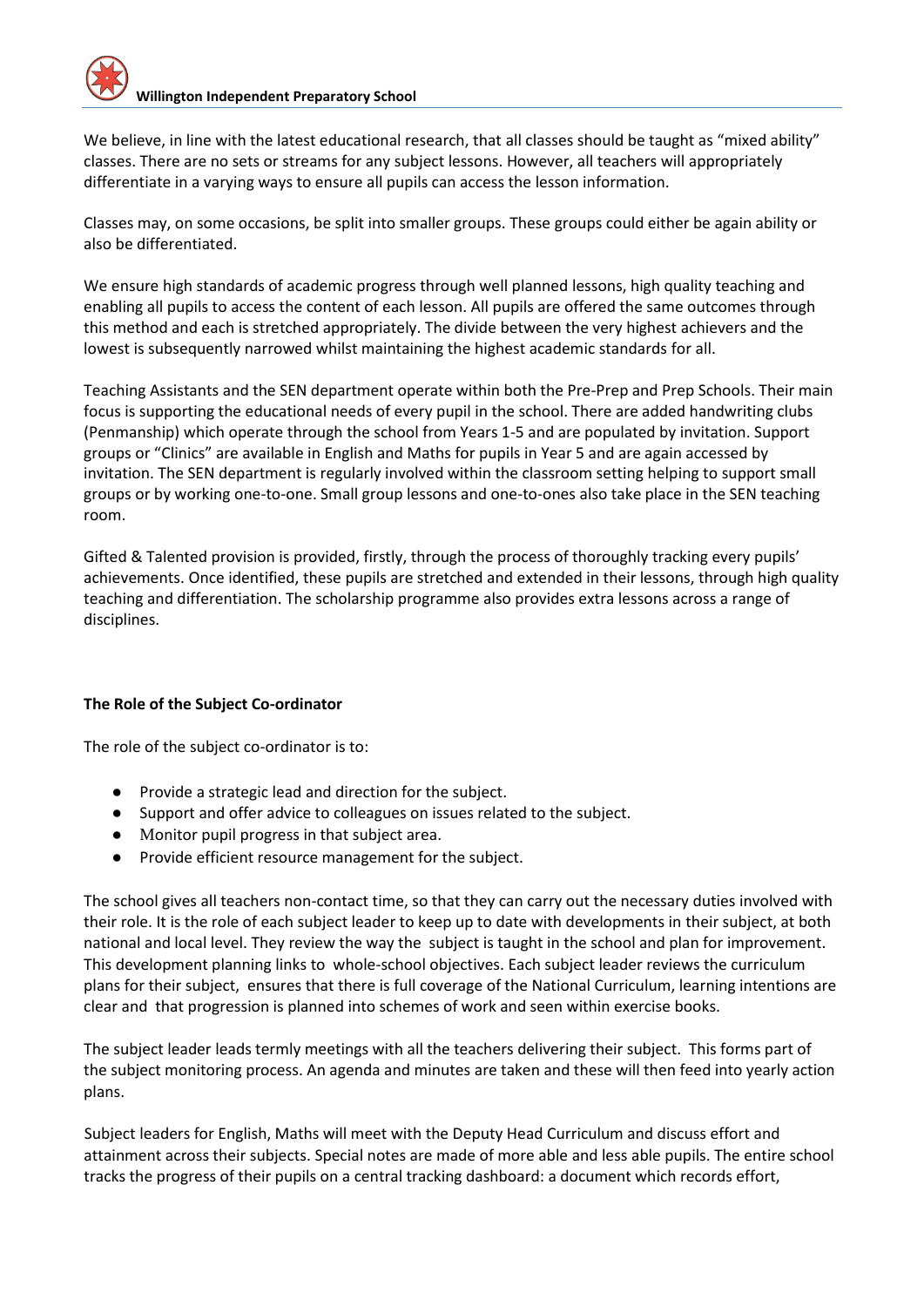attainment and progress of every pupil in the school, noting the strengths and development points for each subject. It is developed throughout the year but it is intended to be an easily accessible way of giving a snapshot of the academic profile of the pupil in each and every subject, predicting the direction in which they are heading should current form continue.

All subject leaders work hard to provide a broad and balanced curriculum which meets the needs of all learners including those with special educational needs.

#### **Monitoring and Review**

Planning is monitored by the Deputy Head Curriculum and Deputy Head Pre-Prep to ensure it is current and used as a working document and a tool for constant refinement and improvement.

Termly Scrutiny of Work programmes are also carried out to ensure clear progression is evident in exercise books. They ensure that clear learning intentions are identified in plans and that children receive consistent and developmental feedback on their work in line with the school's marking policy. The leadership team and subject leaders also conduct learning walks and teacher lesson observations throughout the year to ensure there is a broad and balanced curriculum being delivered to the children. Subject leaders also monitor the way in which resources are ordered, stored and managed.

SLT and subject leaders feedback to year groups or individuals about their monitoring so that strengths can be shared amongst staff and development points acted upon.

#### **Assessment**

Assessments in all subjects are performed by the class teachers and either informal or formal, formative or summative. Generally, these assessments are recorded at the end of a unit and suggest whether a pupil has achieved specific National Curriculum objectives relating to that unit of work. This assessment will predominantly be found in the pupil's exercise book so that they and others can recognise their achievements and know what objectives they still have to achieve. In addition to teacher assessments, all pupils from Reception to Year 6 will have standardised GL assessments at the beginning and end of the academic year with reading and spelling tests performed every term. This allows us to have a deep knowledge of each and every child's knowledge base and progress.

#### **Early Years Foundation Stage Curriculum**

At Willington Prep School the EYFS curriculum is rich, exciting and engaging. The Early Years Foundation Stage (EYFS) extends from the age of  $3 - 5$  years. The nursery is open to children who have reached their third birthday by 31st August. The EYFS is important in preparing children for later schooling. It is the Early Learning Goals that set out what is expected of most children by the end of the EYFS. Every child deserves the best possible start in life and support to fulfil their potential. A child's experience in the early years has a major impact on their future life chances. A secure, safe and happy childhood is important and it provides the foundation for children to make the most of their abilities and talents as they grow up. At Willington Prep School we provide an environment that is stimulating and exciting to young minds, in an effort for every child to maximise their potential as independent learners.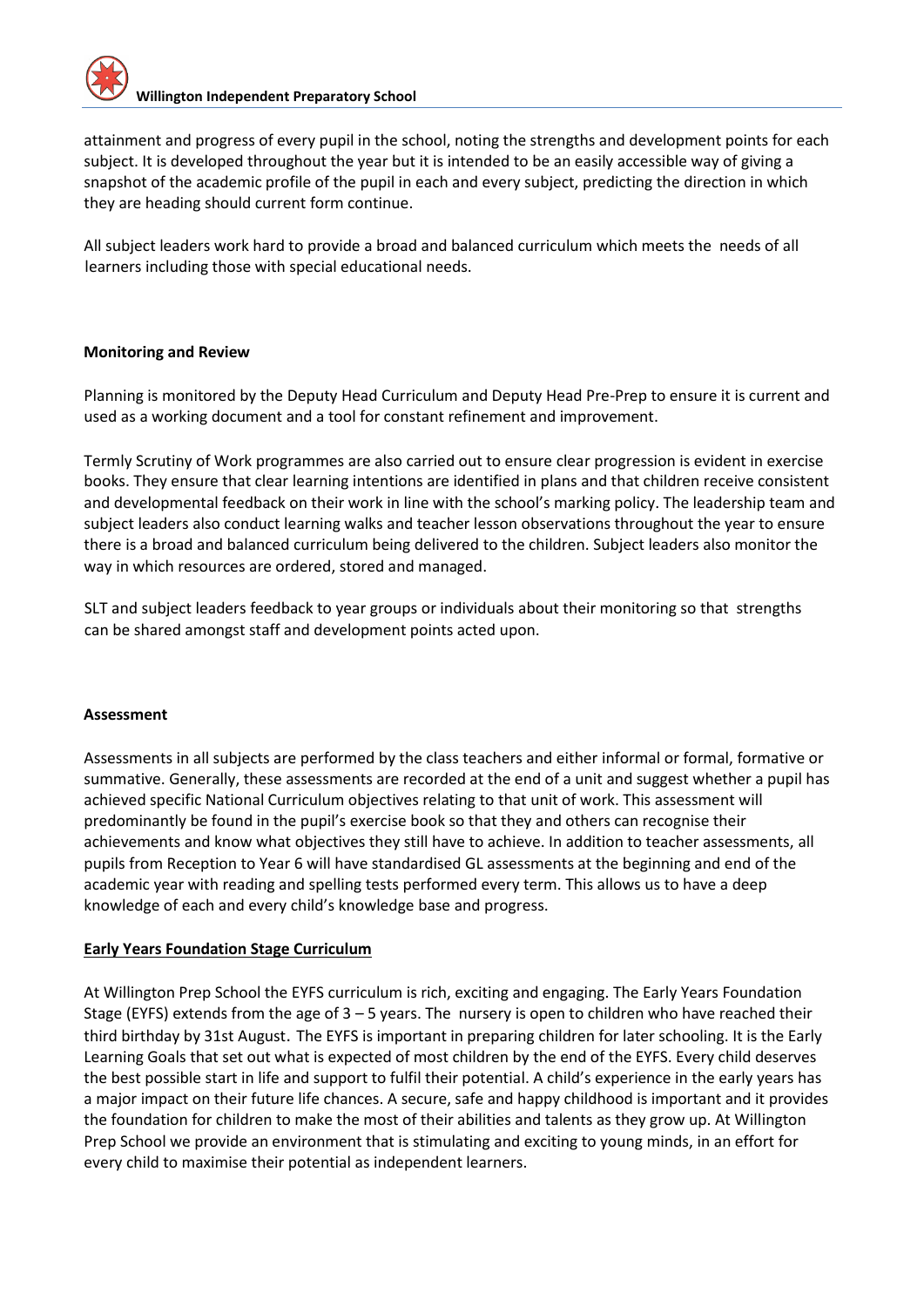The curriculum and PSHEE programme at Willington Prep School promote the fundamental British values of democracy, the rule of law, individual liberty, and mutual respect and tolerance of those with different faiths and beliefs. The curriculum and PSHEE programme encourage respect for groups protected by the UK 2010 Equality Act. The PSHEE programme and assemblies provide pupils with social, moral, spiritual and cultural education, as well as valuable opportunities to promote key British values.

Willington Prep School is committed to the EYFS themes and principles which set out the standards for the learning, development and care of children from birth to 5.

The principles and themes are:-

**A Unique Child** Every child is a unique child who is constantly learning and can be resilient, capable, confident and self-assured.

**Positive Relationships** Children learn to be strong and independent through positive relationships. **Enabling Environments** Children learn and develop well in enabling environments in which their experiences respond to their individual needs. There is a strong partnership between practitioners, parents and carers.

**Learning and Development** Children learn and develop in different ways. The framework covers the education and care of all children in the Early Years including children with special needs and/or learning difficulties.

### **The Early Years Curriculum**

The curriculum is designed to be broad and challenging and to allow each pupil to develop their talents fully. Class teachers remain with their forms for the majority of the time, but specialist teachers take the children for Music, French, PE, Swimming each week, as well as ICT and Art in Reception class.

#### **Areas of Learning**

The EYFS statutory framework provides a structure for planning and evaluation of the curriculum for children aged 0 to 5 years.

- The Early Years curriculum is formed of three prime areas of development:
- -Communication and language
- -Personal, social and emotional development
- -Physical development

And four specific areas of development:

- -Literacy
- -Maths
- -Understanding the world
- -Expressive arts and designs

## **Communication and language development**

This involves giving children opportunities to speak and listen in a range of situations and to develop their confidence and skills in expressing themselves.

ELG 01 Listening and attention:

• Children listen attentively in a range of situations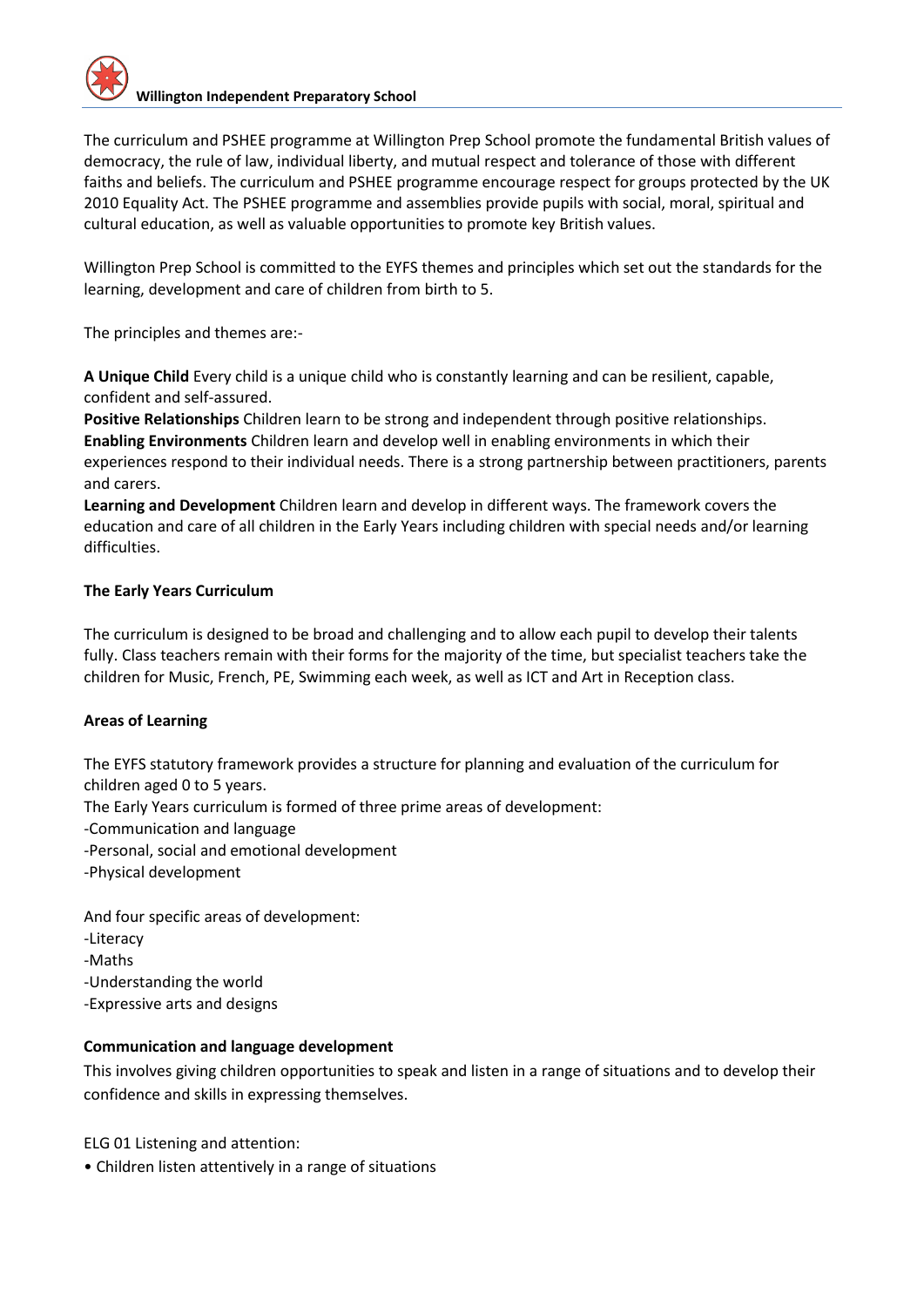

- They listen to stories, accurately anticipating key events and respond to what they hear with relevant comments, questions or actions
- They give their attention to what others say and respond appropriately, while engaged in another activity

ELG 02 Understanding:

- Children follow instructions involving several ideas or actions
- They answer 'how' and 'why' questions about their experiences and in response to stories or events

ELG 03 Speaking:

- Children express themselves effectively, showing awareness of listeners' needs
- They use past, present and future forms accurately when talking about events that have happened or are to happen in the future
- They develop their own narratives and explanations by connecting ideas or events

#### **Physical development**

This involves providing opportunities for children to be active and interactive, and to develop their coordination, control, and movement. Children must also be helped to understand the importance of physical activity, and to make healthy choices in relation to food.

ELG 04 Moving and handling:

- Children show good control and co-ordination in large and small movements
- They move confidently in a range of ways, safely negotiating space
- They handle equipment and tools effectively, including pencils for writing

ELG 05 Health and self-care:

• Children know the importance for good health of physical exercise and a healthy diet, and talk about ways to keep healthy and safe

• They manage their own basic hygiene and personal needs successfully, including dressing and going to the toilet independently

#### **Social, Moral, Spiritual, Cultural**

This involves helping children to:

- develop a positive sense of themselves and others
- form positive relationships and develop respect for others
- develop social skills and learn how to manage their feelings
- understand appropriate behaviour in groups
- have confidence in their own abilities

#### ELG 06 Self-confidence and self-awareness:

- Children are confident about trying new activities, and say why they like some activities more than others
- They are confident speaking in a familiar group, will talk about their ideas, and will choose the resources they need for their chosen activities
- They say when they do or do not need help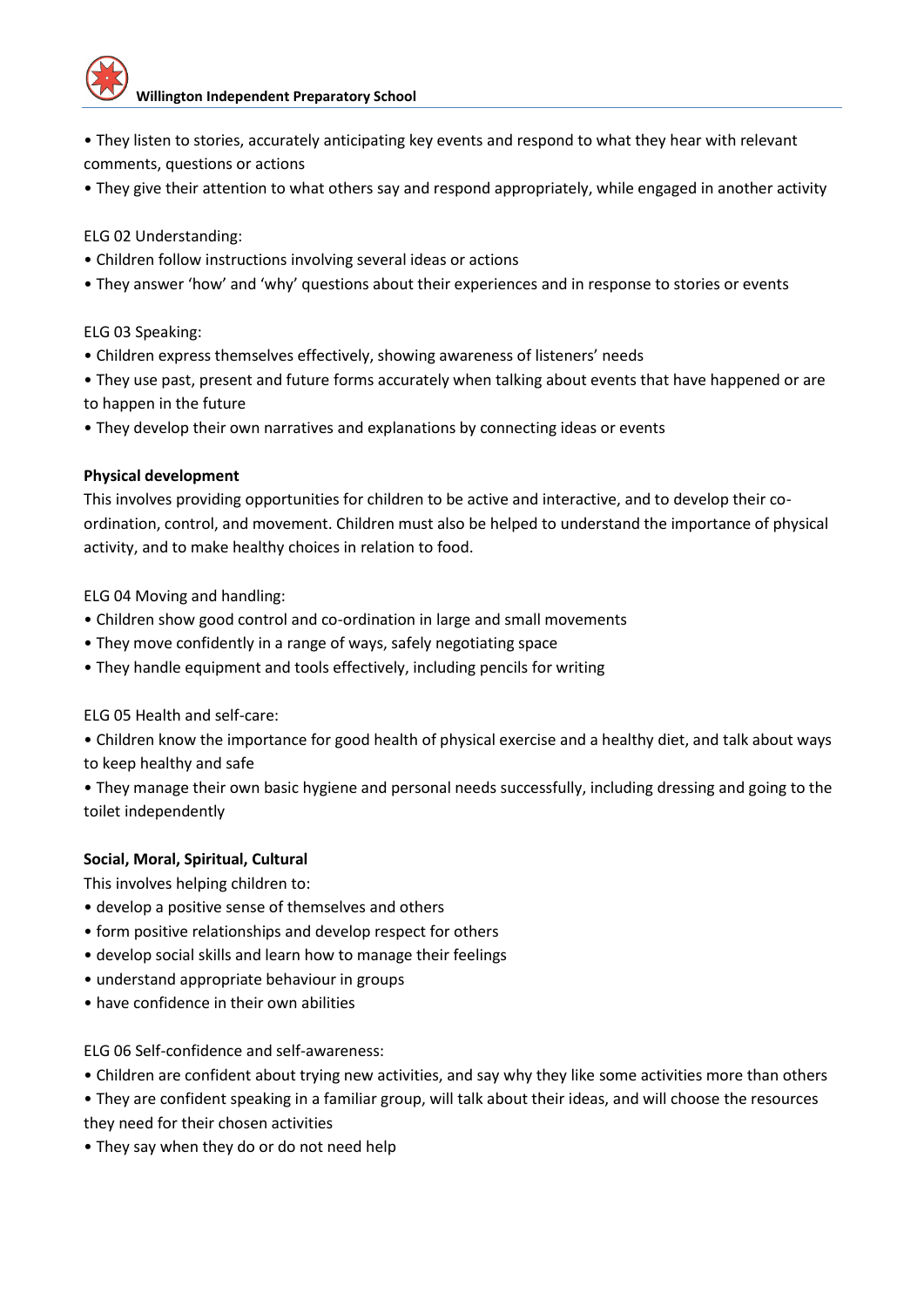ELG 07 Managing feelings and behaviour:

- Children talk about how they and others show feelings, talk about their own and others' behaviour and its consequences, and know that some behaviour is unacceptable
- They work as part of a group or class, and understand and follow the rules
- They adjust their behaviour to different situations, and take changes of routine in their stride

ELG 08 Making relationships:

- Children play co-operatively, taking turns with others
- They take account of one another's ideas about how to organise their activity

• They show sensitivity to others' needs and feelings, and form positive relationships with adults and other children

Specific areas of learning and their associated ELGs

#### **Literacy**

This involves encouraging children to read and write, both through listening to others reading, and being encouraged to begin to read and write themselves. Children must be given access to a wide range of reading materials such as books, poems, and other written materials to ignite their interest.

ELG 09 Reading:

- Children read and understand simple sentences
- They use phonic knowledge to decode regular words and read them aloud accurately
- They also read some common irregular words
- They demonstrate understanding when talking with others about what they have read

#### ELG 10 Writing:

- Children use their phonic knowledge to write words in ways which match their spoken sounds
- They also write some irregular common words
- They write simple sentences which can be read by themselves and others. Some words are spelt correctly and others are phonetically plausible

#### **Mathematics**

This involves providing children with opportunities to:

- practise and improve their skills in counting numbers, calculating simple addition and subtraction problems
- describe shapes, spaces, and measures

#### ELG 11 Numbers:

• Children count reliably with numbers from 1 to 20, place them in order and say which number is one more or one less than a given number

• Using quantities and objects, they add and subtract 2 single-digit numbers and count on or back to find the answer

• They solve problems, including doubling, halving and sharing

ELG 12 Shape, space and measures: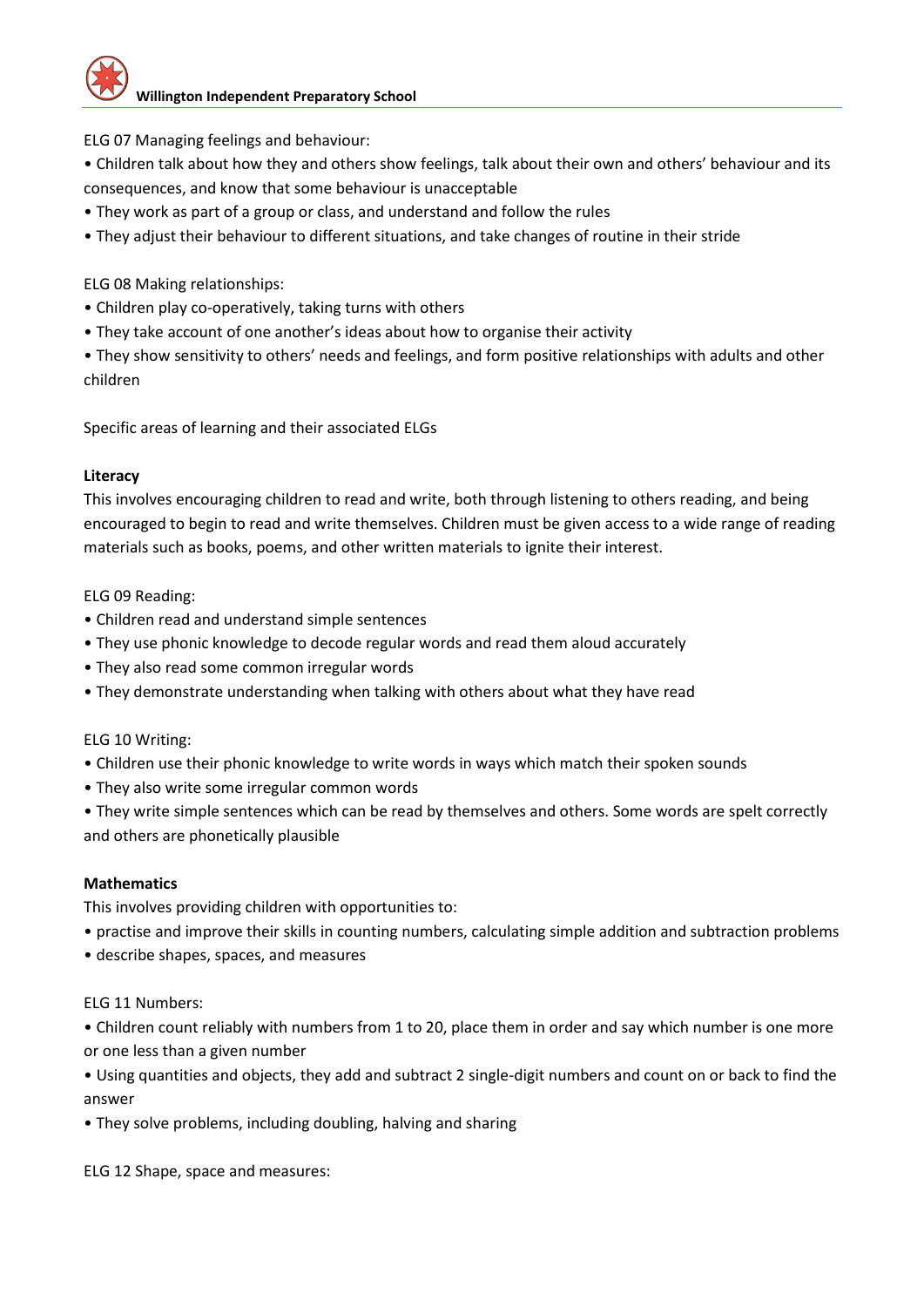• Children use everyday language to talk about size, weight, capacity, position, distance, time and money to compare quantities and objects and to solve problems

• They recognise, create and describe patterns

• They explore characteristics of everyday objects and shapes and use mathematical language to describe them.

#### **Understanding of the world**

This involves guiding children to make sense of their physical world and their community through opportunities to explore, observe and find out about people, places, technology and the environment.

ELG 13 People and communities:

- Children talk about past and present events in their own lives and in the lives of family members
- They know that other children do not always enjoy the same things, and are sensitive to this
- They know about similarities and differences between themselves and others, and among families, communities and traditions

ELG 14 The world:

- Children know about similarities and differences in relation to places, objects, materials and living things
- They talk about the features of their own immediate environment and how environments might vary from one another
- They make observations of animals and plants and explain why some things occur, and talk about changes

ELG 15 Technology:

- Children recognise that a range of technology is used in places such as homes and schools
- They select and use technology for particular purposes

#### **Expressive arts and design**

This involves supporting children to explore and play with a wide range of media and materials. It involves providing children with opportunities and encouragement for sharing their thoughts, ideas and feelings through a variety of activities in art, music, movement, dance, role-play, and design and technology. ELG 16 Exploring and using media and materials:

• Children sing songs, make music and dance, and experiment with ways of changing them

• They safely use and explore a variety of materials, tools and techniques, experimenting with colour, design, texture, form and function

ELG 17 Being imaginative:

• Children use what they have learnt about media and materials in original ways, thinking about uses and purposes

• They represent their own ideas, thoughts and feelings through design and technology, art, music, dance, role-play and stories

#### **Seasonal Activities**

In the Autumn Term the children learn songs for Harvest Festival and for the Christmas production. The children get used to performing in front of an audience through concerts and productions. Children are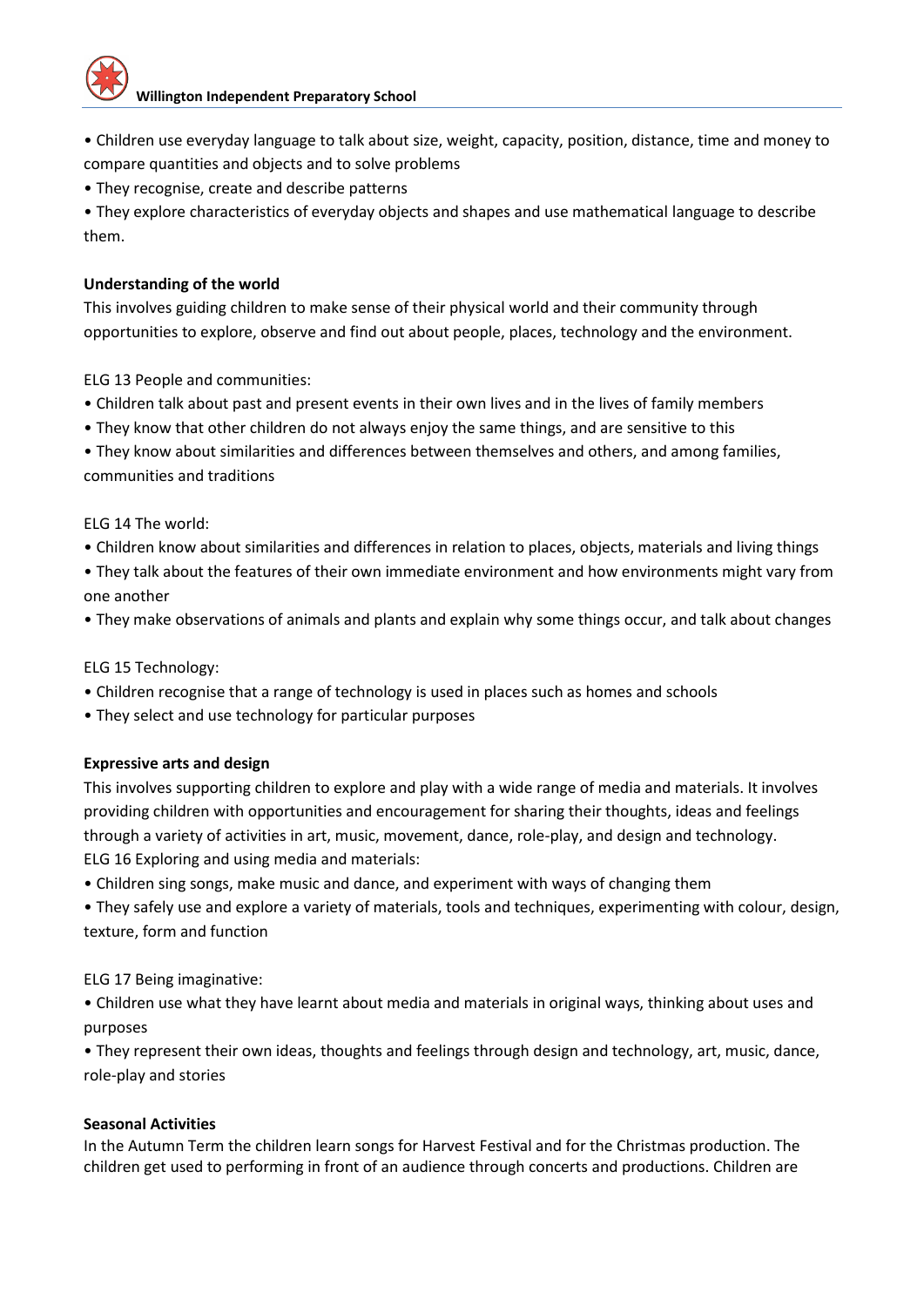encouraged to use their imagination and be creative in all areas of the curriculum. The children get opportunities each day to use the outdoor area and children attend Forest School in the Spring Term. Forest School enables us to instil an appreciation of the natural world in children from an early age and embeds the importance of looking after nature and a sense of responsibility to do so. Sessions are intended to give children time to be outdoors and the freedom to be themselves.

The children learn about the community in which they live through assemblies, visiting speakers and lessons focusing on religious festivals. They are encouraged to work together well and they are taught the British Values of tolerance, respect and tolerance for all. The Nursery and Reception children attend at least one trip each term. Throughout the year, children take part in school trips to consolidate their learning of topics taught.

#### **Child-Initiated Activities**

The curriculum allows time for children to make choices and take the lead in their learning. During childinitiated activities, children can consolidate new skills and develop their self-esteem. Staff take an active role during child-initiated play by extending, facilitating, scaffolding and play-partnering.

#### **The Importance of Play**

During play, children explore, discover, solve problems and learn to understand the need for rules. Play gives children the opportunity to think creatively alongside others, as well as on their own. They can express their fears in a safe and secure environment whilst having the opportunity to take risks and make mistakes. They will be involved in group and individual play, initiated by adults and children, using a wide range of resources.

Daily routines are adhered to, as far as possible. We provide a routine which is conducive to effective learning. The children find security and a sense of order in this routine practice and we aim to lay a solid foundation for a formula that increases their chances of achieving a successful and fulfilled life as an adult.

In the EYFS, we build on what children have already learned at home and we lay a solid foundation for their future formal education. The environment that we provide is a secure and caring educational one, where they acquire grounding in the fundamentals of learning, and ensure that no child is excluded or disadvantaged. This is strongly promoted by developing strong ties with parents and encouraging feedback from both parties.

#### **Planning**

The curriculum is planned as follows:

**Long Term Plan** - each year we agree on a long-term plan outlining how we implement the four themes of the EYFS curriculum.

**Medium Term Planning** (termly/half termly) - includes children's interests and strengths based on observation, class discussion (child's voice), play plans and the parent voice sheet.

**Weekly plan** - includes both pre-planned and spontaneous experiences. This is a flexible document which can be adapted according to the needs of the children. Notes and evaluations of teaching and learning are made about individuals and groups of children to help staff plan next steps for children.

Children in the Nursery and Reception classes are provided with a balance between child-initiated play and involvement in adult focused activities. These child-initiated and adult-led activities are reflected in the teacher's planning and take place both inside and outside in the Outdoor Learning Area, where carefully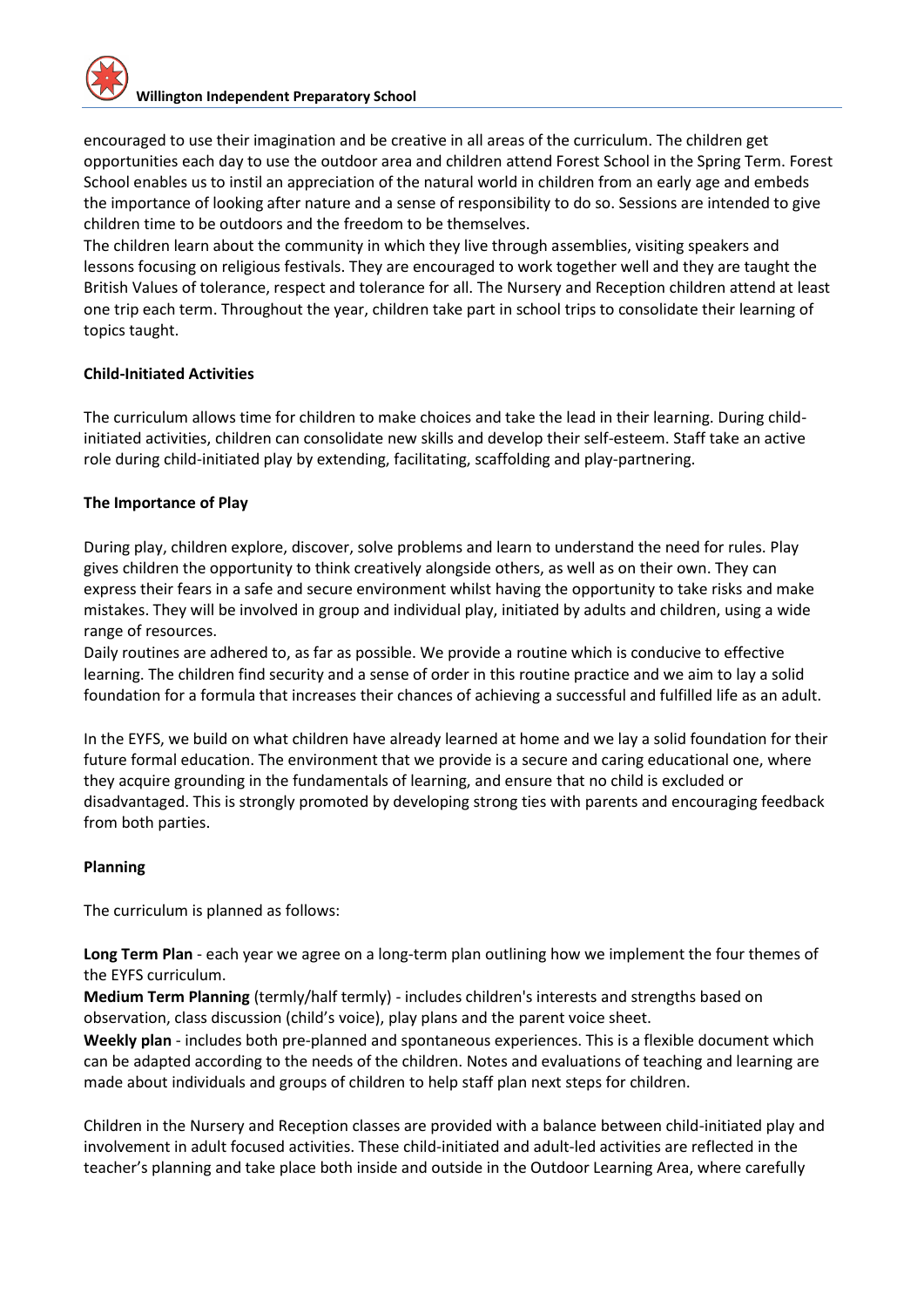planned resources are set out daily to support the children's learning and development. Their choices are carefully monitored and, when necessary, they are guided and redirected. This is to ensure that each child is gaining a balance and breadth of learning. Giving children the opportunities to make choices and organise their play at an early age will prepare them for the time in later years when they have to make important decisions. The choices are made from activities that are well planned, purposeful and progressive; providing an appropriate level of interest for all the children in the Nursery, whatever their needs or abilities.

#### **Observation**

Observation in Early Years is ongoing and is an integral part of assessing the children's progress. We make systematic observations of their achievements and interests to identify learning priorities for individual children. Observations are recorded and shared with parents using a programme called Tapestry and allows opportunities for parents to share their observations and make comments on school observations.

#### **Assessment**

All children have an online Pupil Profile which tracks and highlights their individual progress in each of the prime areas of learning, specific areas of learning, Early Learning Goals and achievement and across the school. Teacher observations, children's work and photographic evidence are included, as well as Next Steps in their learning. This builds the pupils' EYFS Profile from aged 3 in Nursery through to the end of the final term of the year in which they reach 5. Children are assessed on entry (baseline assessment) and continually in a formative manner. In the Summer Term Reception children are also assessed against the EYFS Early Learning Goals; this data is shared with the parents and the County.

#### **Marking guidelines for constructive feedback**

1. At Willington School, we believe that marking is about gaining a balance between setting and guiding future progress and building self-esteem based on pupil's achievements. **Pupils write in Blue, Teachers mark in purple and give a target in green**. Pupils should be made aware of what they have done well, any achievements or successes they have made. However, more importantly, to facilitate their future progress they need to be given targets on where to go next with their learning. In some cases they need to be told sensitively that they are getting things wrong. Teachers should use the acronyms **WWW (What Went Well) and EBI (Even Better If)**.

2. Like all things, in marking there are exceptions to the rule of praise and target. If a pupil is particularly proud of a piece of writing, for example, it may not be helpful to set a target or point out any errors as this may be counterproductive. It may be better to praise only, ignore any areas for development until the next time that pupil is working on a similar piece. In this instance the target could be set at the beginning of the task, based on areas for development in the previous piece and addressed in a very positive way, such as "You remember that lovely piece of writing you did? Wasn't it great? Now you're older / more experienced I bet you could do an even more amazing one if you …"

3. Sometimes children (and adults) don't do their best and at times they do very little. In general, children like to know where they stand when it comes to expectations. If you are marking a piece of work and you can't find anything good to say about it, that is probably because there is nothing good to say about it. So be honest with the pupil, set targets and then, instead of scrambling around trying to refer to something good in the piece in front of you, use the praise element to refer to a previous submission, i.e. "You are usually really good at extended writing, perhaps we should have another look at the writing you did last week about the school trip. That was such a good piece of writing!" (personal retrospective praise).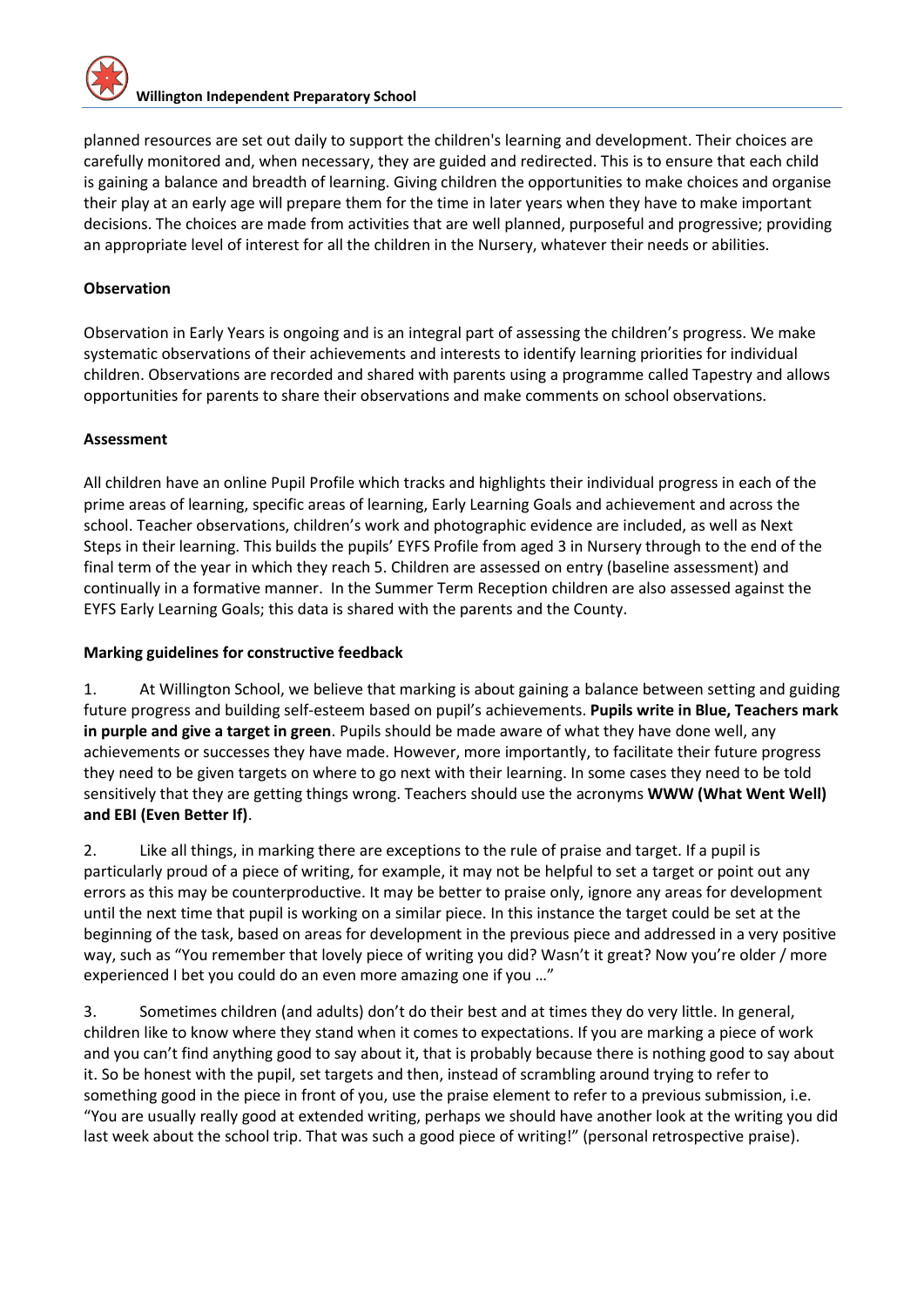4. Have a balance of focused and unfocused marking. It is often helpful for the pupil if they are aware of what is being marked, e.g. using apostrophes. It is also useful for a teacher to have a clear focus and can make marking a lot quicker. As above, flexibility is important – if you notice any glaring errors, particularly repeated, don't be afraid to break the 'rules' and mention them. Even more importantly, if you notice that a pupil is attempting something to extend their learning i.e. using colons in sentences, mention it.

5. Don't over mark – marking is a crucial part of a teacher's role and should be performed once a week. Some work should, of course, be closely marked. Some should be done with the learner during the day, allowing them to address their targets immediately.Feedback can be given in many different ways. For the older boys, peer marking can also be very beneficial and helps them to become self-critical.

6. Make time to analyse the marking with the pupils. Just because you have marked and annotated a piece doesn't necessarily mean that they will read it. Time to reflect on marking needs somehow to be written into our very busy curriculum.

- *7.* Summary:
	- a. Pupils should be made aware of what they have done well.
	- b. They need targets to facilitate future progress.
	- c. Use your judgement about whether you should use praise only for a piece of work or offer advice for improvement as well.
	- d. Have a balance between focused and unfocused marking.
	- e. Mark books once a week and beware of over marking. Use other forms of feedback.
	- f. Where possible, allow the pupils time to read through and reflect on your marking.

#### **Marking and work scrutiny Key Stage 1**

1. **Learning objective**

Year 1 LO - Printed stickers and stuck next to work Year 2 LO - **could, should, must**, printed stickers

**2. Feedback from the teacher:**

**Yr 1 & Yr 2 Stampers**  Star (green) - what went well

Wish (red) - target

Purple pen - teacher marked Green pen - corrections by the children Sp red pen - spelling corrections by children (circled by the teacher)

- 3. **Effort** teacher own stickers, stamps and pens next to the rest of the feedback
- 4. Verbal Feedback given

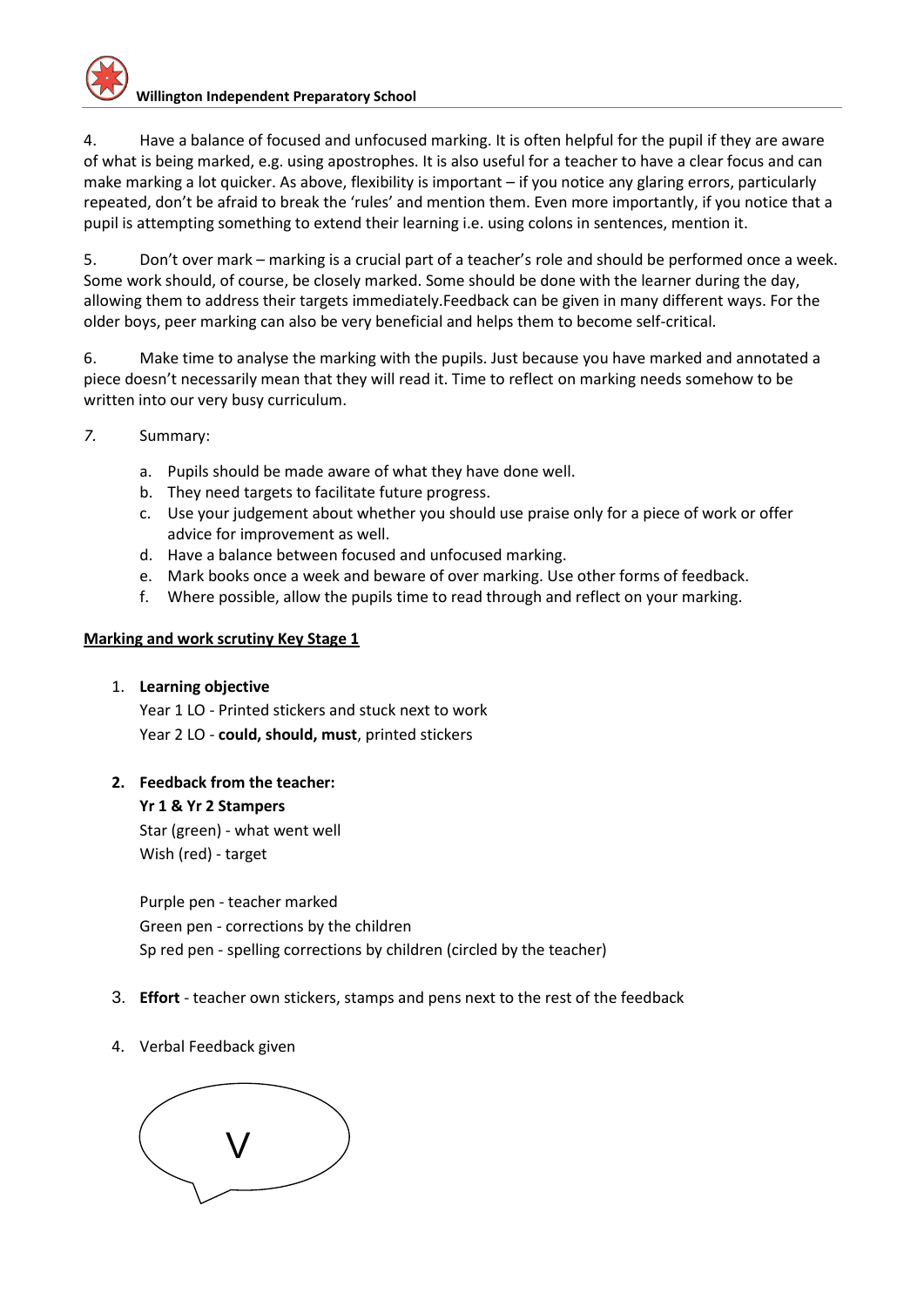

#### 5. **Success Criteria**

Shared with the children and differentiated where appropriate

#### **Monitoring**

Marking and Feedback will be monitored by the Senior leadership Team or by Subject Leaders (as initiated by the SLT) and forms part of our annual monitoring cycle on Formative Assessment and Assessment for Learning.

#### **Marking and Feedback should:**

• Be dated and the learning objective should be clear by writing the Learning Objective (LO) at the beginning of tasks; both must be underlined with a ruler.

• Look for progress and success before areas to develop. Effective marking and feedback is supportive and positive for children.

- Link marking to the learning objective and success criteria.
- Be marked in coloured pens, as outlined in the marking code.
- Acknowledge verbal comments and praise with the appropriate symbol from the code.

• Give positive public feedback for high achievement, as an illustration of completion of the learning objective and success criteria.

• Look for persistent errors and patterns of errors, rather than every error made: be selective and sensitive in marking, i.e. not every incorrect spelling will be highlighted, only words that an individual child should be reasonably expected to know.

• Ideally, a significant amount of work should be marked during the lesson with the pupil who can respond to feedback immediately, the rest must be marked regularly and promptly after completion, to allow effective and immediate feedback to be given.

• Work should indicate whether it has been completed independently or with support. Staff may wish to annotate stampers with the level of support, e.g. Assistance may be by: 1:1 – individual support, Gp – group support, Min – minimal support, WB - using a word bank, Res – using resources given.

• If work is incomplete due to absence (A), Music Lessons (M) or Learning Support lessons (LS), this should be:

1. Indicated next to the LO

2. The Learning Objective must be ticked using the code to indicate attainment.